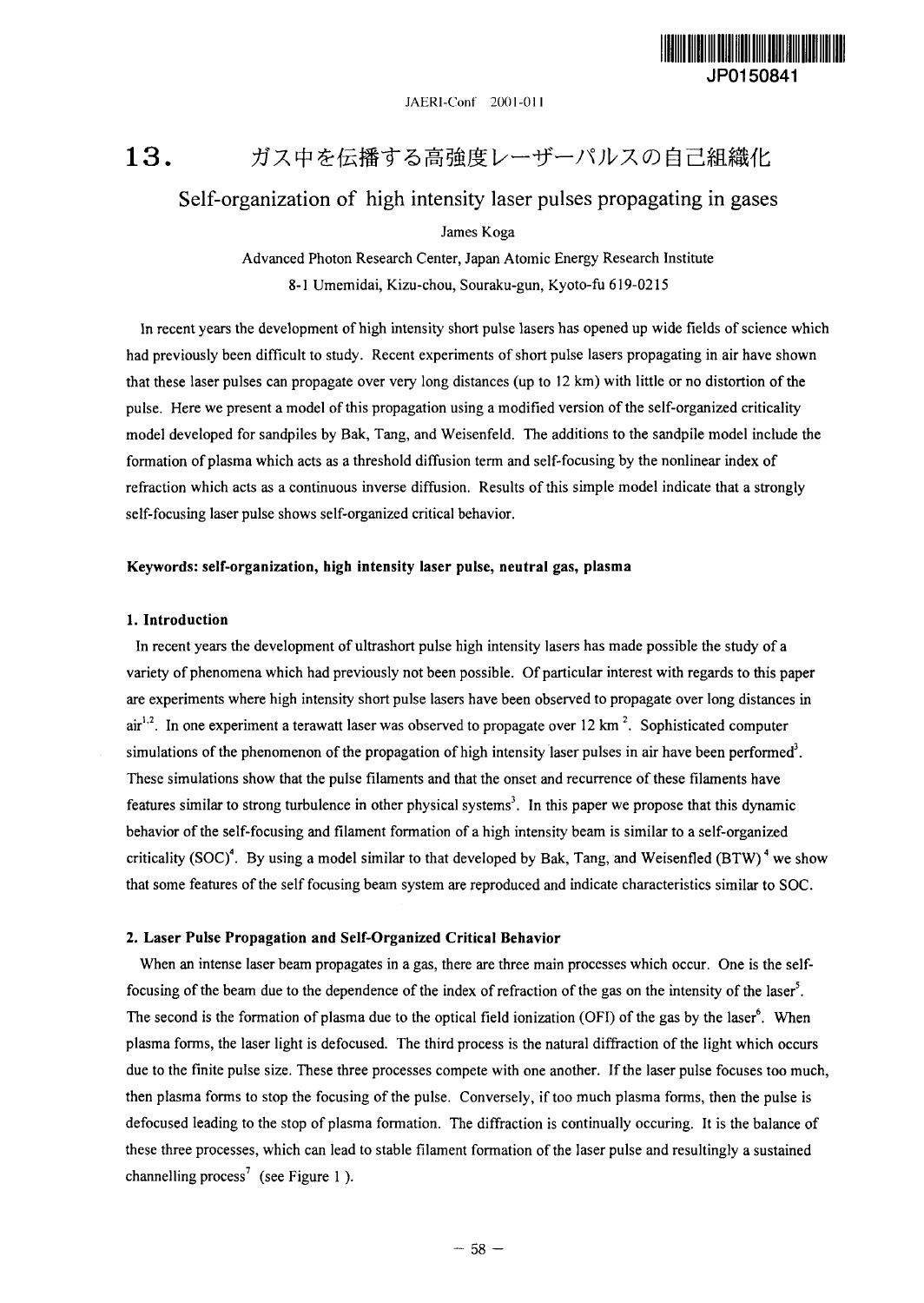SOC which was introduced by  $BTW^4$  occurs throughout the natural world. Some SOC type systems include earthquakes, sunspot activity, lightning, and low frequency circuit noise. A SOC system usually has the following three characteristics: a slow driver, interaction domination, and a threshold value of some kind<sup>8</sup>.

In the propagation of intense laser pulses in neutral gases each of these characteristics are present. The slow driver is the self-focusing which occurs over nanosecond timescales and longer. The threshold value is the ionization threshold for OFI which occurs over very short timescales on the order of 10<sup>-15</sup> seconds or shorter. The interaction domination is the formation of filaments which merge and disappear as the pulse propagates.



Fig. 1 Laser pulse propagation dynamics

### **3. Simulation Model**

Each of the three processes mentioned above can be represented by a diffusion equation of the form

$$
\frac{\partial Z}{\partial t} = D \frac{\partial^2 Z}{\partial y^2},
$$

where Z is the amplitude of the laser pulse, y is the direction transverse to the propagation direction of the laser pulse, and *D* is the diffusion coefficient for each process. Finite differencing this equation we model the propagation of the intense laser pulse on a uniform 2 dimensional Cartesian grid. The amplitude  $Z_{i,j}$  is taken to be the intensity of the laser at grid point (i,j). The laser pulse is taken to be propagating along the x direction (i). OFI of the gas and, subsequently, the plasma formation by the laser occurs on very short time scales above the threshold intensity of the gas<sup>6</sup>. Therefore, we can model OFI as a step function-like process. When the amplitude  $Z_{i,j}$  >  $Z_{\text{crit}}$ , where  $Z_{\text{crit}}$  corresponds to the threshold intensity, plasma is created and the diffraction by the plasma is represented by

$$
z_{i,j} \rightarrow z_{i,j} - 2 \times D_p \times z_{i,j}
$$
  

$$
z_{i,j\pm 1} \rightarrow z_{i,j\pm 1} + D_p \times z_{i,j}
$$
,

where the diffraction of the laser light occurs perpendicular to the propagation direction of the laser and *Dp* is the plasma diffusion coefficient,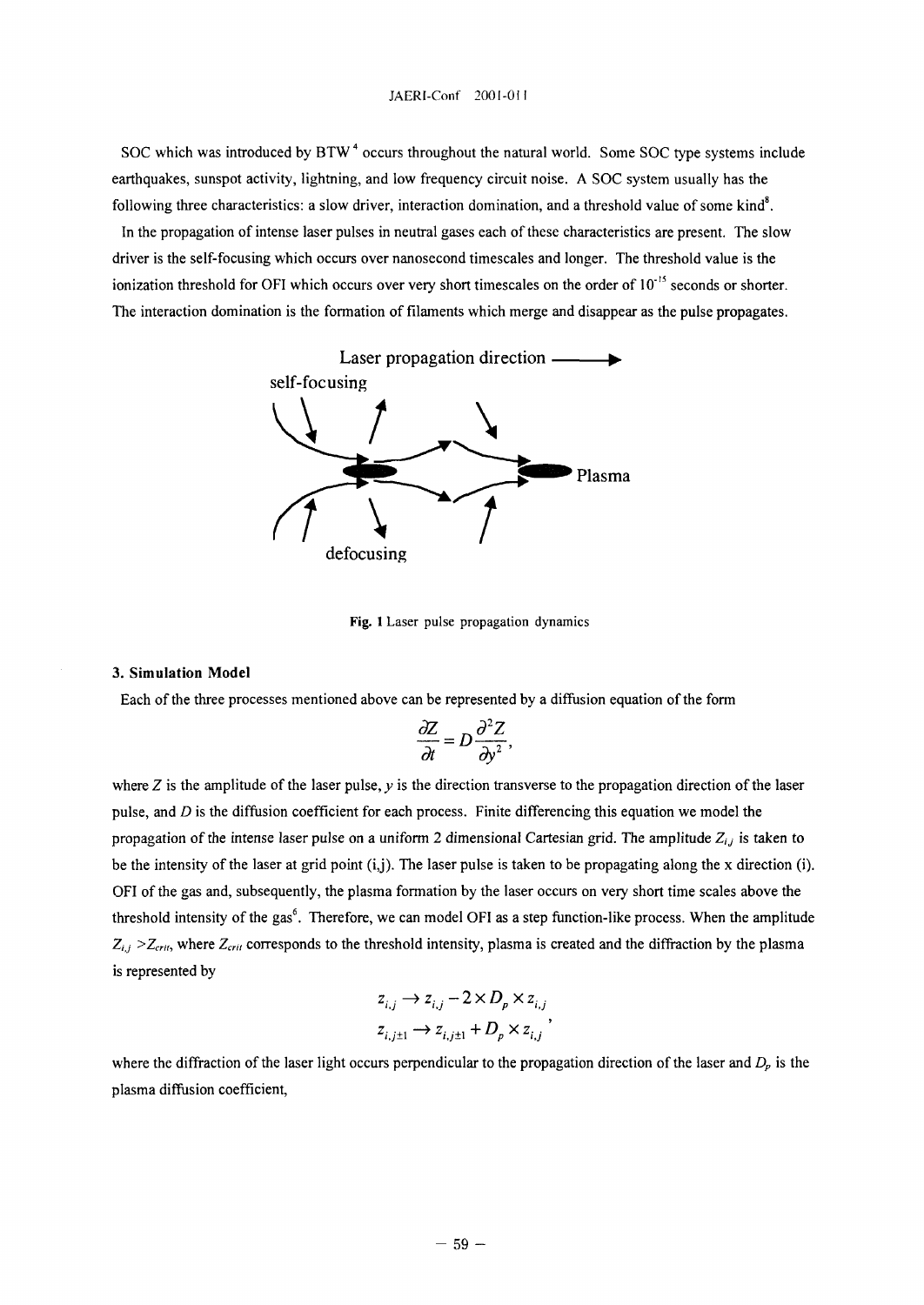$$
D_p = \frac{c\Delta t}{n_0 \Delta y} \theta_p
$$
  

$$
\theta_p = \sqrt{\frac{2\delta n}{n_0}} \quad \delta n = \frac{\omega_p^2}{2\omega_0^2}
$$

where *c* is the speed of light,  $\Delta t$  is the timestep size,  $n_0$  is the vacuum index of refraction,  $\Delta y$  is the grid size in the y direction,  $\omega_p$  is the plasma frequency associated with the created plasma, and  $\omega_\theta$  is the laser frequency. This rule is executed across the grid until all values are less than or equal to  $Z_{crit}$ . This formulation is very similar to the one dimensional model of BTW<sup>4</sup>. In addition, since the created plasma remains, laser light behind the point where the plasma has formed is also diffracted using the same equation. In this model this is the only way that different parts of the laser beam communicate along the direction of propagation.

The self-focusing of the laser pulse due to the nonlinear polarization response of the gas is continually occuring and is represented by

$$
z_{i,j} \rightarrow z_{i,j} + 2 \times \kappa \times z_{i,j}
$$

$$
z_{i,j\pm 1} \rightarrow z_{i,j\pm 1} - \kappa \times z_{i,j}
$$

where the effect of the background gas focusing is linearly proportional to the intensity and  $\kappa$  represents the strength of the focusing,

$$
\kappa = \frac{c\Delta t}{n_0 \Delta y} \theta_f
$$

$$
\theta_f = \sqrt{\frac{2\delta n}{n_0}} \quad \delta n = n_2 I
$$

where  $n_2$  is the nonlinear index of refraction of the gas and  $I$  is the laser intensity.

Finally, the natural diffraction due to finite beam size is represented by

$$
z_{i,j} \to z_{i,j} - 2 \times D \times z_{i,j}
$$
  

$$
z_{i,j\pm 1} \to z_{i,j\pm 1} + D \times z_{i,j}
$$
,

where the diffraction of the laser light also occurs perpendicular to the propagation direction of the laser and *D* is the diffusion coefficient,

$$
D = \frac{c\Delta t}{n_0 \Delta y} \theta
$$

$$
\theta = \frac{0.61\lambda}{n_0 d}
$$

where  $\lambda$  is the laser wavelength and  $d$  is the laser spot size. This natural diffraction is continually occurring.

#### **4. Results**

In Figure 2 a) we show the initial grid which is a  $100x100$  grid in the x and y directions, respectively.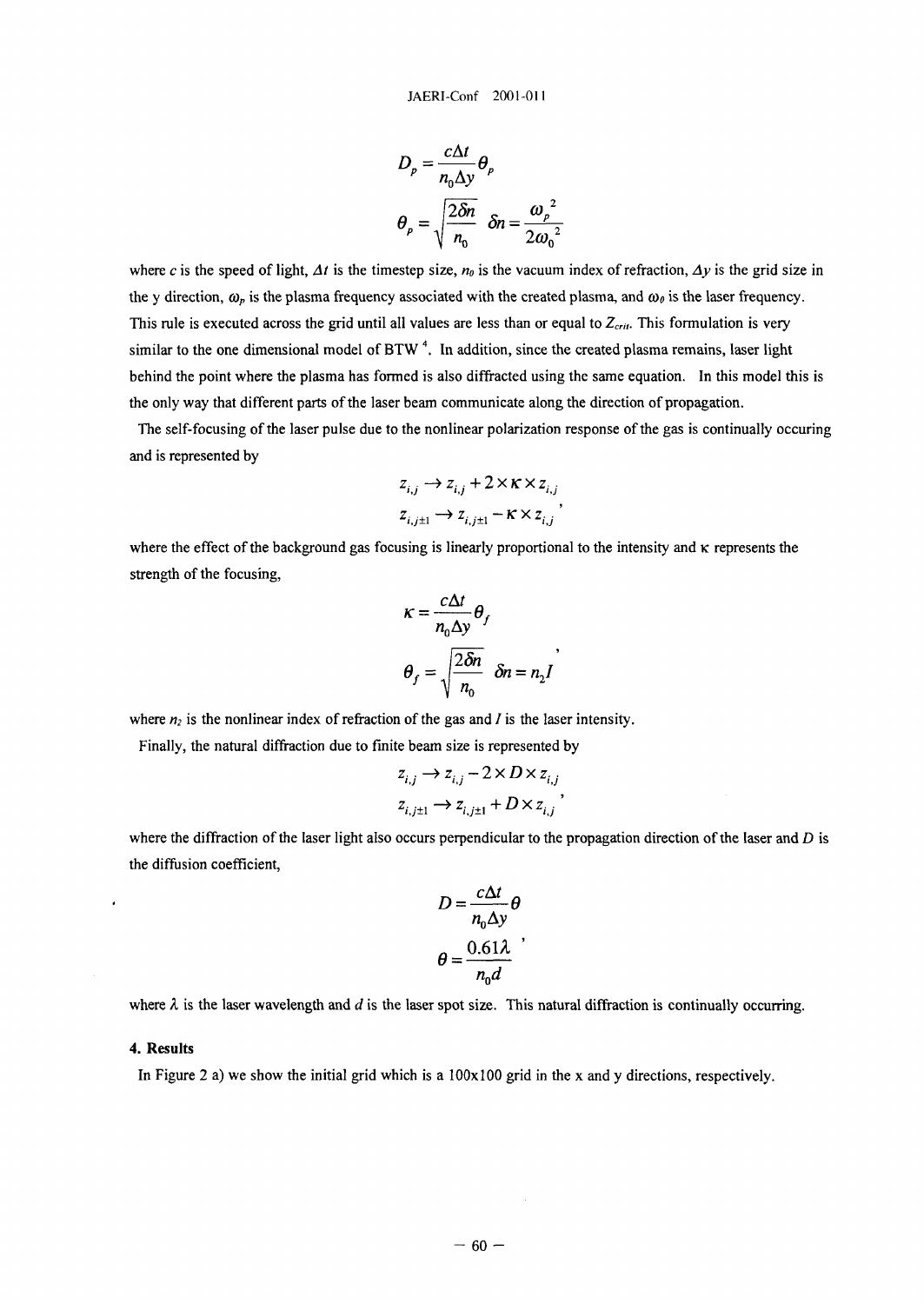#### JAERI-Conf 2001-01!



Fig. 2 a) Initial pulse, b) after 1000 iterations, and c) after  $10^5$  iterations

The initial configuration is a gaussian pulse with an initial maximum value of  $Z_{max}=10$  with a sigma of 10 in both the x and y directions. The value of the plasma diffusion coefficient  $D_p$  was chosen to be 0.1 with  $Z_{crit}$  = 12. The value of  $\kappa$  was chosen to be 0.4 and the natural diffraction diffusion coefficient was chosen to be 0.1. K was chosen larger than *D* otherwise the pulse would disperse too quickly and, resultingly, no ionizations would occur. This choice of parameters corresponds to a 14 GW laser pulse with a spot size of 100  $\mu$ m, and a time duration of 333 fs propagating in Xenon gas at atmospheric pressure over a distance of 15 m. In Figure 2 b) we show the result after the grid has been evolved for  $10<sup>3</sup>$  iterations. It can be seen that filamentary structures have formed along the direction of propagation and that the pulse has broken up into many fragments. The front part of the pulse has narrowed and the back part of the pulse has filamented and widened. There are pockets behind the front of the pulse where no laser light is present. This is due to the fact that the plasma created at the front of the pulse has defocused the light behind. In Figure 2 c) after the pulse has evolved for  $10^5$  iterations the pulse has widened and the filament formation has moved forward in the pulse. This is due to the fact that the front of the pulse which has a lower intensity than the central peak takes a longer time to focus compared to the central part of the pulse. Thus, plasma creation occurs further forward in the pulse as the propagation continues. At each iteration the number of ionization events was recorded. Figure 3 shows the number of ionizations which occur as a function of iteration number. Initially there are no events, but as the pulse propagates the number of events increases. There is a peak which occurs in the number of ionizations very early on. This is attributed to the initial self-focusing of the laser pulse. After this point the number of ionizations saturates and appears to randomly fluctuate about a median value of about 1700.



Fig. 3 Time series of ionizations

Figure 4 shows the power spectrum taken of the ionization time series. For low frequencies a clear power law can be seen. The fit to the low frequency spectrum gives an approximate power law of the form,  $S(f)$  1/f. At high frequencies the power law is flat indicating random noise.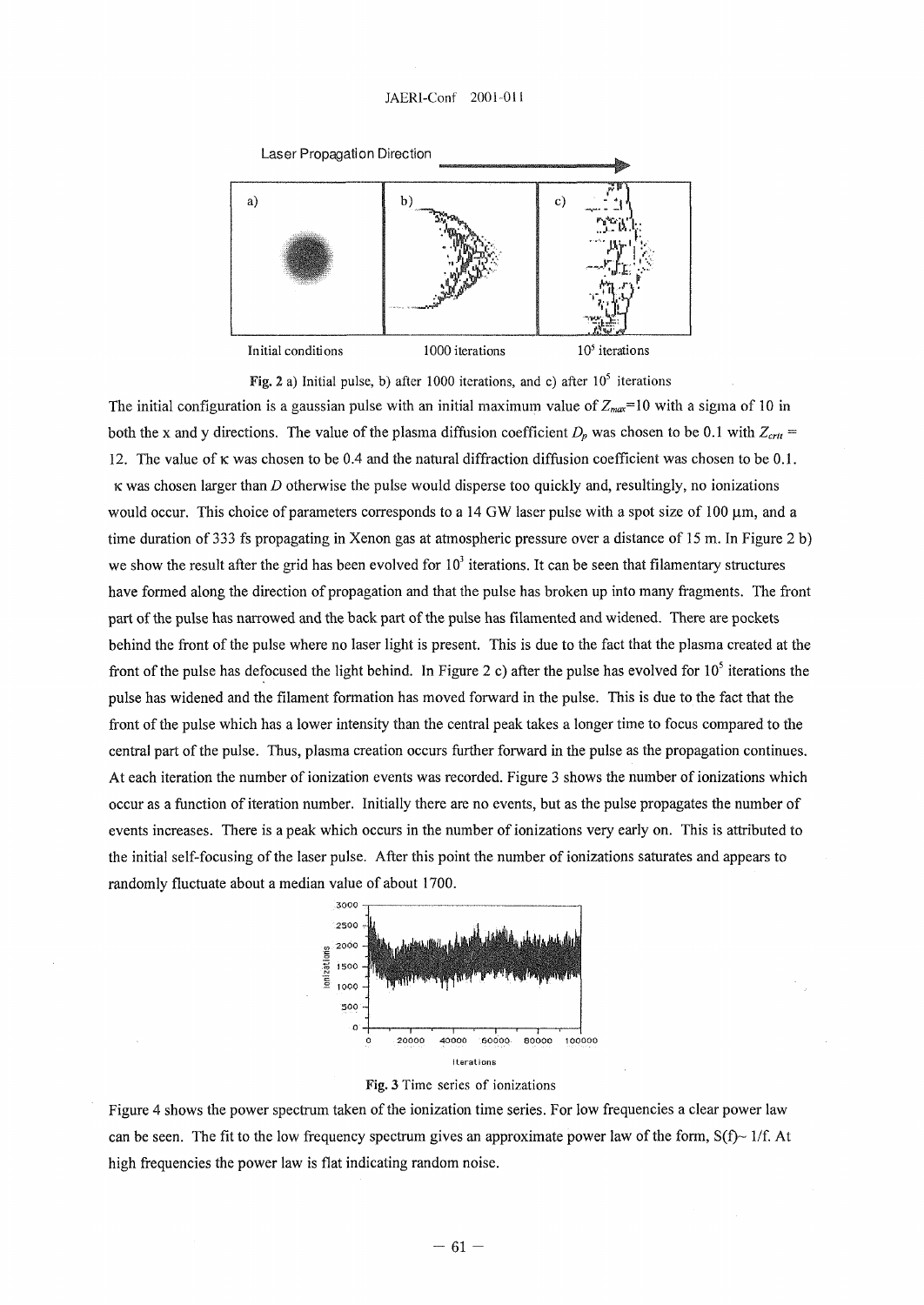

Fig. 4 Power spectrum of time series

The appearance of the 1/f type spectrum at low frequencies indicates that the ionizations occuring in the pulse are correlated over all timescales over which the power law occurs. We suggest that this correlation is brought about by the formation of plasma filaments at the front of the pulse which affect the formation of filaments in the back of the pulse. The random noise at high frequencies seems to correspond to the ionizations which are occuring in each filament. In animations of the evolution of the structures intermittent behavior in the formation of the filaments was observed. Intermittent structure formation is an indication towards SOC.

In simulations where the strength of the self-focusing is reduced suffuciently only a single filament forms over the propagation of the laser pulse. In this case the power spectrum of the ionization as a function of time also shows a power law behavior at low frequencies, but the power drops off steeper than 1/f and occurs over a smaller part of the spectrum. The high frequency flat spectrum occurs over more of the spectrum. At lower focusing strength with only one filament there are no other filaments to interact with and, therefore, correlations between the front and back of the pulse do not build up. The ionization is only occuring within the filament.

From these results is apparent that in order to get SOC type behavior one needs strong self-focusing and resultingly a large number of filaments forming.

#### **5. Conclusion**

We have developed a simple model for the propagation of intense laser pulses in neutral gases. The model is similar in aspects to the SOC model proposed by Bak, Tang, and Weisenfeld<sup>4</sup>. The model differs from that model in that the discrete diffusion is performed in one direction. In the other direction the diffusion is chosen based on the position of previous threshold events. The model shows some behavior similar to that observed in more sophisticated simulations<sup>5</sup> and shows intermittence and 1/f power law behavior in the ionizations induced by the laser which is a sign of possible SOC behavior. It appears that in order to get this SOC behavior strong self-focusing of the laser pulse is important. However, more detailed analysis is necessary. The next step will be to attempt to apply analytical theory such as Branching theory<sup>9</sup> to laser pulse propagation and perform a parameter survey of the parameters relevant to experiments which have and will be performed with high intensity short pulse lasers.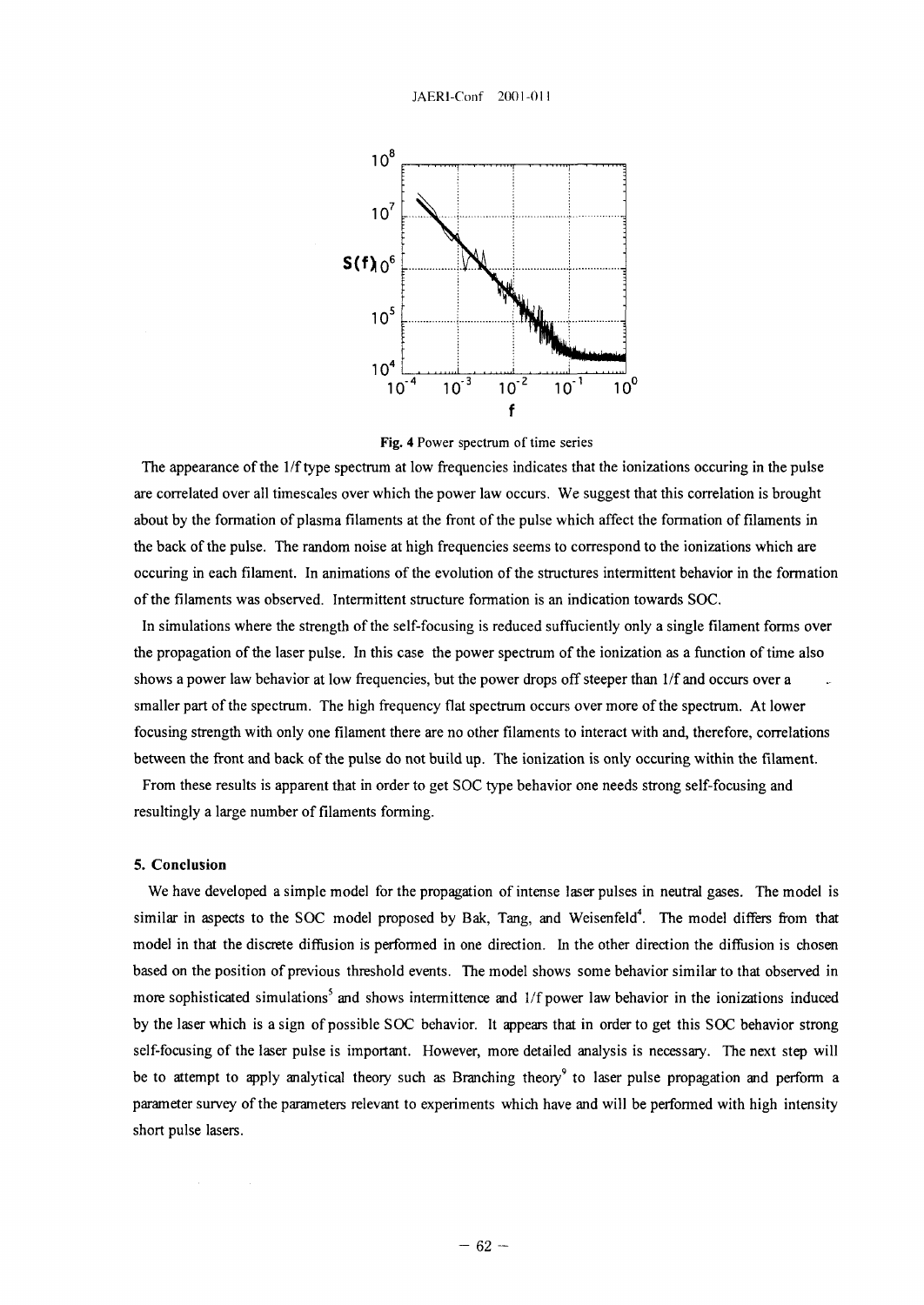#### **References**

- [1] A. Braun, G. Korn, X. Liu, D. Du, J. Squier, and G. Mourou, Opt. Lett. 20, 73 (1995).
- [2] L. Woste, C. Wedekind, H. Wille, P. Rairoux, В. Stein, S. Nikolov, С. Werner, S. Niedermeier, F. Ronneberger, H. Schillinger, and R. Sauerbrey, Laserund Optoelectronik 29, 52 (1997).
- [3] M. Mlejnek, M. Kolesik, J. V. Moloney, and E. M. Wright, Phys. Rev. Lett. 83, 2938 (1999).
- [4] P. Bak, C. Tang, and K. Wiesenfeld, Phys. Rev. A 38, 364 (1988).
- [5] R. W. Boyd, Nonlinear Optics, Academic Press, San Diego (1992).
- [6] L. D. Landau, E. M. Lifshitz, Quantum Mechanics, 3<sup>oo</sup>. edn., Pergamon, London (1978).
- [7] A. Javan and P.L. Kelley, IEEE Jour, of Quan. Elect. QE-2, 470 (1966).
- [8] H. J. Jensen, Self-Organized Criticality, Cambridge University Press, Cambridge (1998).
- [9] T. E. Harris, The Theory of Branching Processes, Springer-Verlag, Berlin (1963).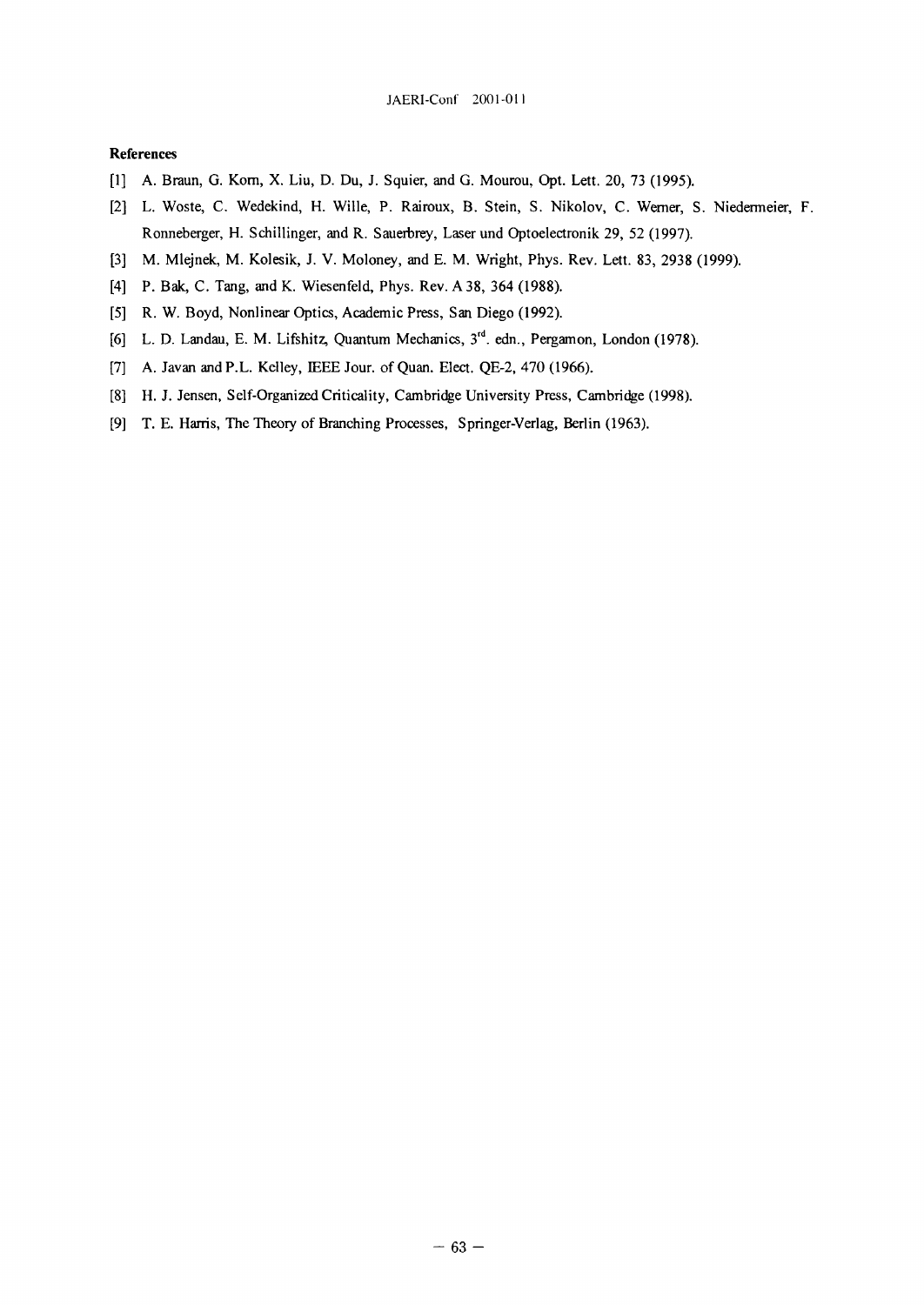## 14. 磁化プラズマ中の衝撃波による 超相対論的電子の生成

大澤幸治、 別所直樹 名古屋大学大学院理学研究科

# Production of Ultrarelativistic Electrons by an Oblique Shock Wave in a Magnetized Plasma

Yukiharu OHSAWA, Naoki BESSHO

Department of Physics, Nagoya University, Nagoya 464-8602, Japan

Production of ultrarelativistic electrons in an oblique magnetosonic shock wave is studied with a one-dimensional, relativistic, electromagnetic, particle simulation code. It is found that a shock wave can accelerate some electrons to ultrarelativistic energies. Their Lorentz factors can exceed 100. The energies strongly depend on the shock angle. Keywords : Particle acceleration, Ultrarelativistic electrons, Shock wave, Particle simulation

#### 1 背景と動機

宇宙では高エネルギーイオンだけでなく、高エネルギー電子もしばしば観測される。最 近話題になったのは超新星残骸 SN1006 において電子が  $10^{14}$  eV 程度に加速されていると [1], [2]。Vela pulsar や Crab nebula においても電子が同程度のエネルギー にまで加速されているということである [3], [4]。これらの報告は、高エネルギー電子から のシンクロトロン放射によるX線、あるいは、逆コンプトン散乱によるガンマ線を観測す ることによってなされた。一方、太陽フレアに伴って高エネルギー電子が生成されること もよく知られている [5], [6]。太陽高エネルギー電子のエネルギーは数十 MeV 程度であり、 加速に要する時間は非常に短く、数秒以下である。ここで、数秒というのは観測機器の時 間分解能の最小単位であって、加速時間はそれより短いということである。このことは粒 子加速モデルにとって非常に強い条件となる。

衝撃波によるイオン粒子の加速についての粒子シミュレーションは数多く報告されて いるが [7]-[14]、電子加速については今まで報告がなかった。ところが最近、磁場に対して 斜めに伝播する衝撃波はロレンツ因子が100を超えるような超相対論的電子を生成するこ とを、我々のグルーブが見出し、その物理的機構も明らかにした [15], [16]。

電子加速も含めた我々の一連の研究から、例えば以下のことが判る。(太陽磁力管のバ ラメータで)磁気音波は1. 陽子を短時間 (1秒よりずっと短い時間) で相対論エネルギー にまで加速し、2. 全ての重イオンを同じスピードにまで加速し(従って、観測される重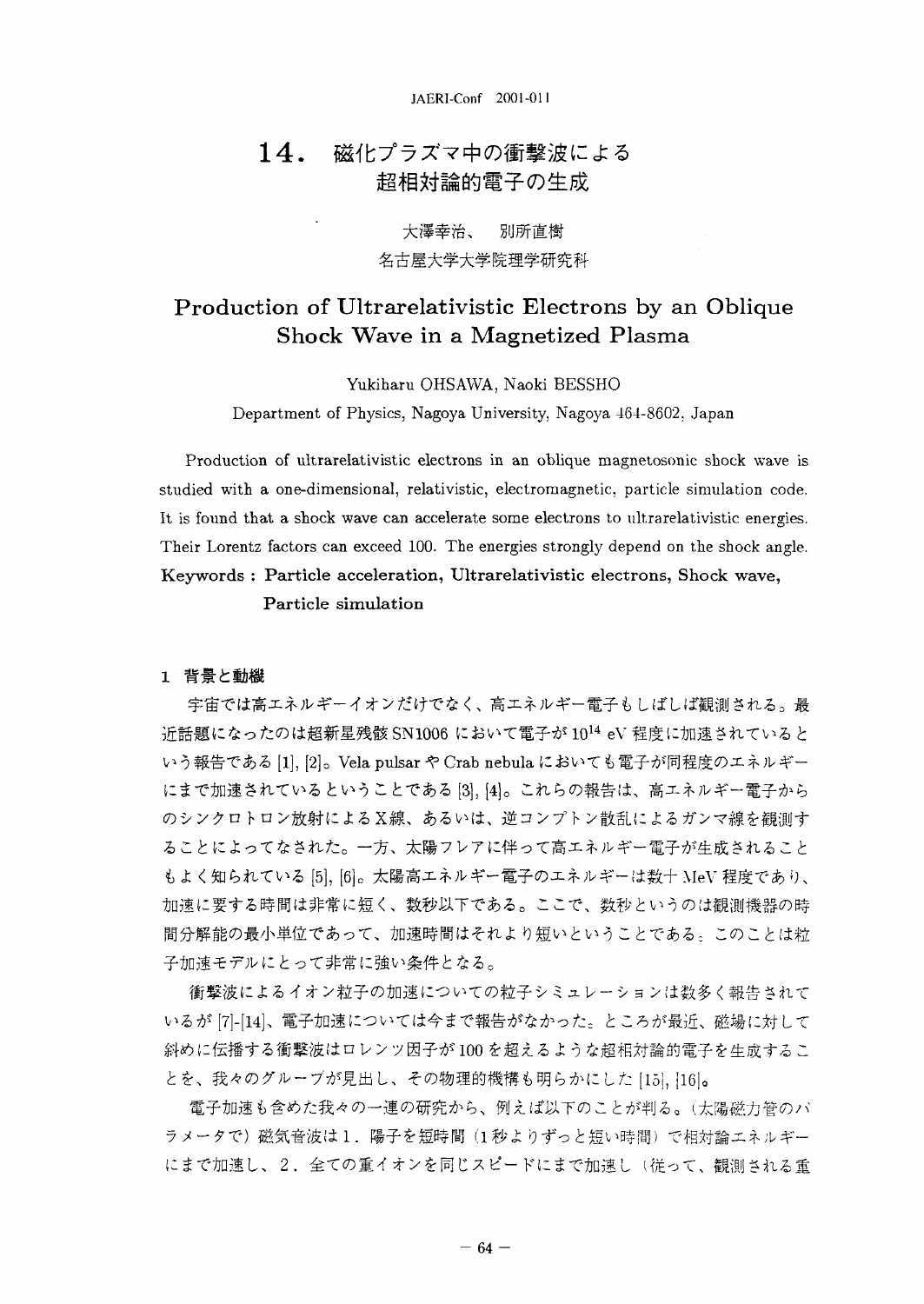イオンの組成は背景プラズマであるコロナの組成とほぼ等しい)、3. 100MeV程度の電子 を生成できる。これらは太陽高エネルギー粒子の基本的な性質である。つまり、太陽フレ アが起こったとき、太陽磁力管の内部に大振幅の磁気音波が励起されると仮定すれば、太 陽高エネルギー粒子の基本的な性質は説明できる。そして、フレアに伴って磁気音波を含 めた様々な大振幅プラズマ波が励起されるという仮定は、フレアがあっても大振幅波が励 起されないという(それ自身矛盾を含んだような)仮定よりもずっと自然である。

ここでは超相対論的電子の生成について報告する。第2節でシミュレーション結果を、 第3節でまとめを述べる。詳細については文献 [15], [16] を参照していただきたい。

2 シミュレーション結果

シミュレーションは空間1次元、速度空間3次元の相対論的電磁粒子コードを用いて 行った。このコードにおいては、電磁場は full Maxwell 方程式を解き、イオンと電子は相 対論的方程式を解く。格子点の数が4,096、シミュレーションにおける粒子数はイオンと電 子それぞれが26万個ほどである。イオンと電子の質量比が100、平衡状態における電子サ イクロトロン周波数とプラズマ周波数の比は3 (ωce/ωpe = 3) である。図1に示すように、 外部磁場が (x, z) 面内にあるプラズマ中を、x 方向に磁気音波の衝撃波 (バルス) が伝播 する状況を考える。空間的変化はx方向のみにあり、y方向、z方向には一様であるとする。 衝撃波の伝播角度 $\theta$ は、外部磁場の x 成分を Bm, z成分を Bmと置くと tan  $\theta = B_{\tau 0}/B_{\tau 0}$ で定義される。ただし、衝撃波中では磁場にy成分も発生する。



Fig.  $1$ 

図 1: 衝撃波と磁場の概念図

図2は、伝播角度45度、伝播速度がアルヴェン速度の2.3倍 ( $v_{sh} = 2.3v_A$ ) の衝撃波 における、ある瞬間の電子の位相空間図である。図の一点が位相空間における一つの電子 の位置を表す。なお、 $c/\omega_{\rm pe}$ は電子の skin depth である。上から順に、 $(x, p_x)$ 、 $(x, p_y)$ 、  $(x, p_z)$ ,  $(x, \gamma)$  空間における図である。ここで、pは粒子の運動量(図の表示は $m_e c$ で 規格化されている)、今はロレンツ因子である。図から、7の値が100を超える電子が存在 することが判る。最大の $\gamma$ が存在する x 座標の位置は、磁場  $B_z$ が (従って電位  $\varphi$  が) 最大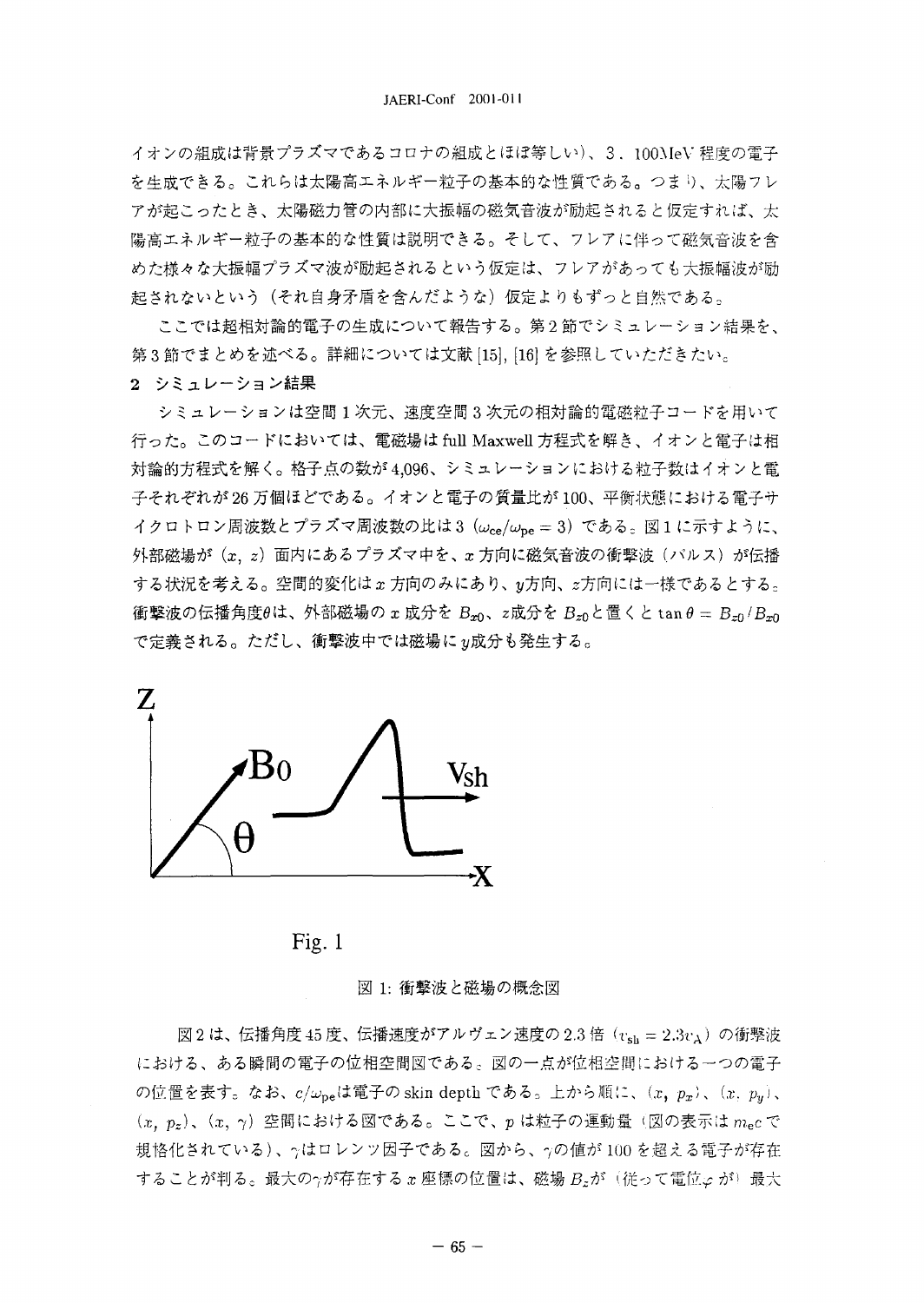

図 2: 電子の位相空間図

値をとる場所とほぼ一致している。

この加速の強さは衝撃波の伝播角度θに強く依存する。衝撃波速度 vshを一定にして、 様々な伝播角度 $\theta$ の衝撃波をシミュレーションで調べてみた。そこで観測される電子の最大 エネルギーをθの関数として示したのが図3である。与えられたシミュレーション·バラ メータに対して、理論はθ ~ 53°で特に強い加速が起こることを予言するが、図3において エネルギーが最大になるのはθ~52°であり、理論値と非常に近い。

3 終わりに

磁場に対して斜めに伝播する衝撃波は、高エネルギーイオンだけでなく、超相対論的 エネルギーの電子を生成することができることを示した。もしも衝撃波バルスの後部で電 子が反射されると、その電子はパルスに捕捉され、かつ、高エネルギーを持つようになる。 ここで示した位相空間図では電子のエネルギーは y ~ 120 であった。発表はしていないが、 ↑~500程度のシミュレーション結果もある。

加速される電子は殆ど捕捉領域から(すなわちパルス領域から)逃げ出さないので、バ ルス領域には徐々に捕捉電子の数が増えていく。これは宇宙のどこかで大振幅衝撃波が発 生したときに、その波面近傍に超相対論的電子を生成し続け、なおかつそれらを捕捉し続 けながら伝播する、ということで衝撃波面近傍が X 線源、ガンマ線源となりうることを示 唆している。このように捕捉粒子の数が増えていく場合、波がどのような影響を受けるか、 大変興味がある。また、多次元のシミュレーションで捕捉粒子の逃げ出す機構(もしある